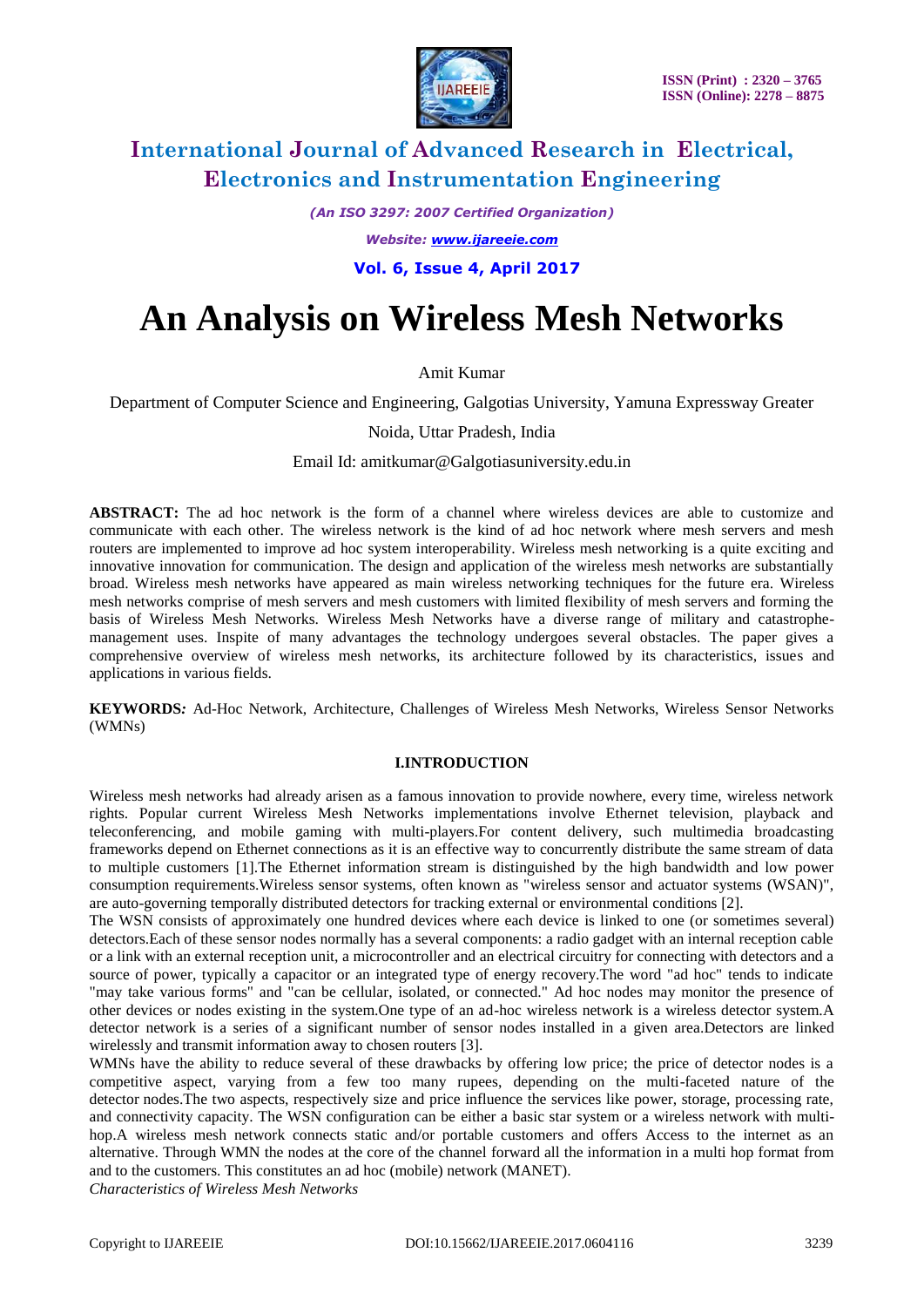

*(An ISO 3297: 2007 Certified Organization)*

*Website: [www.ijareeie.com](http://www.ijareeie.com/)*

### **Vol. 6, Issue 4, April 2017**

*Multi hop Wireless Networks:* A goal of developing WMNs is to widen the coverage variety of existing wireless devices without compromising the network potential.To meet the requirements, dual-hopping mesh-style is essential, maintaining high efficiency without compromising efficient broadcast spectrum through shorter connection ranges, less network intervention, and more efficient frequency recycle [4].

*Property of Self Healing and Self Organization:* WMNs boost network performance due to versatile system architecture, ease of implementation and installation, failure sensitivity, and mesh networking, i.e. multipoint-tomultipoint contact.WMNs have small initial expenditure requirements because of certain functionality, and the system can expand slowly as required.

*Mobility Dependence on the form of node:*Mesh routers is typical of limited flexibility, whereas mesh users can be static or moving.

*Various types of network access:* WMNs promote both Web network infrastructure and peer-to-peer communication services. Furthermore, the incorporation of Wireless Mesh Networks with other mobile networks and the provision to end-users of such networks can be achieved via Wireless Mesh Networks.

*Reliance on restrictions on energy usage on the size of mesh nodes:* Mesh servers do not typically include specific energy consumption restrictions. Yet mesh users can need parameters that are energy efficient. As an instance, a meshcapable detector needs the power efficiency of its routing protocols.Therefore, routing protocols maximized for mesh servers might not be suitable for mesh customers like detectors, since energy effectiveness is the main concern of wireless detector channels.

*Accuracy with current wireless networks, and scalability:* Wireless Mesh Networks designed on IEEE 802.11 architectures have to be compliant with IEEE 802.11 specifications to serve both mesh-capable and traditional Wi-Fi customers.These WMNs must also communicate with other mobile networks like "WiMAX, ZigBee", and mobile networks.

*Integration:* Wireless Mobile Networks serve traditional consumers using the same communications technology as a mesh adapter. This is done by means of a host-routing feature found in mesh adapters.Wireless Sensor Networks also allow the incorporation in the mesh adapters of numerous existing infrastructures like Wi-Fi, the Web, and wireless and sensor networks via gateway/bridge functions.

*Mobility:* Because ad hoc channels use end-user systems to provide mapping, network topology and communication rely on user organization. This presents extra challenges for routing protocols and also configuring and deploying the channel.

#### **II.ARCHITECTURE**

Wireless mesh channels are the main components of "mesh nodes." Mesh nodes are divided into two communities, which are "mesh routers and mesh clients". In terms of features, mesh routers are different from normal wireless routers because they have an external hub/bridge capabilities which allow a mesh router to link to many other established internet services such as "Wi-Fi, Wi-Max", wireless, wireless detector networks, etc. via numerous ports, rendering it more powerful and flexible.Since mesh routers have improved functionality, mesh users have a wide domain [5]. A client with a mesh router-compatible mobile device will connect directly to it. Each client may also act as a modem but a client only has single mobile connection unlike with the mesh routers here. The Elements of Wireless Mesh Network is shown below in figure 1 Elements of Wireless Mesh Network.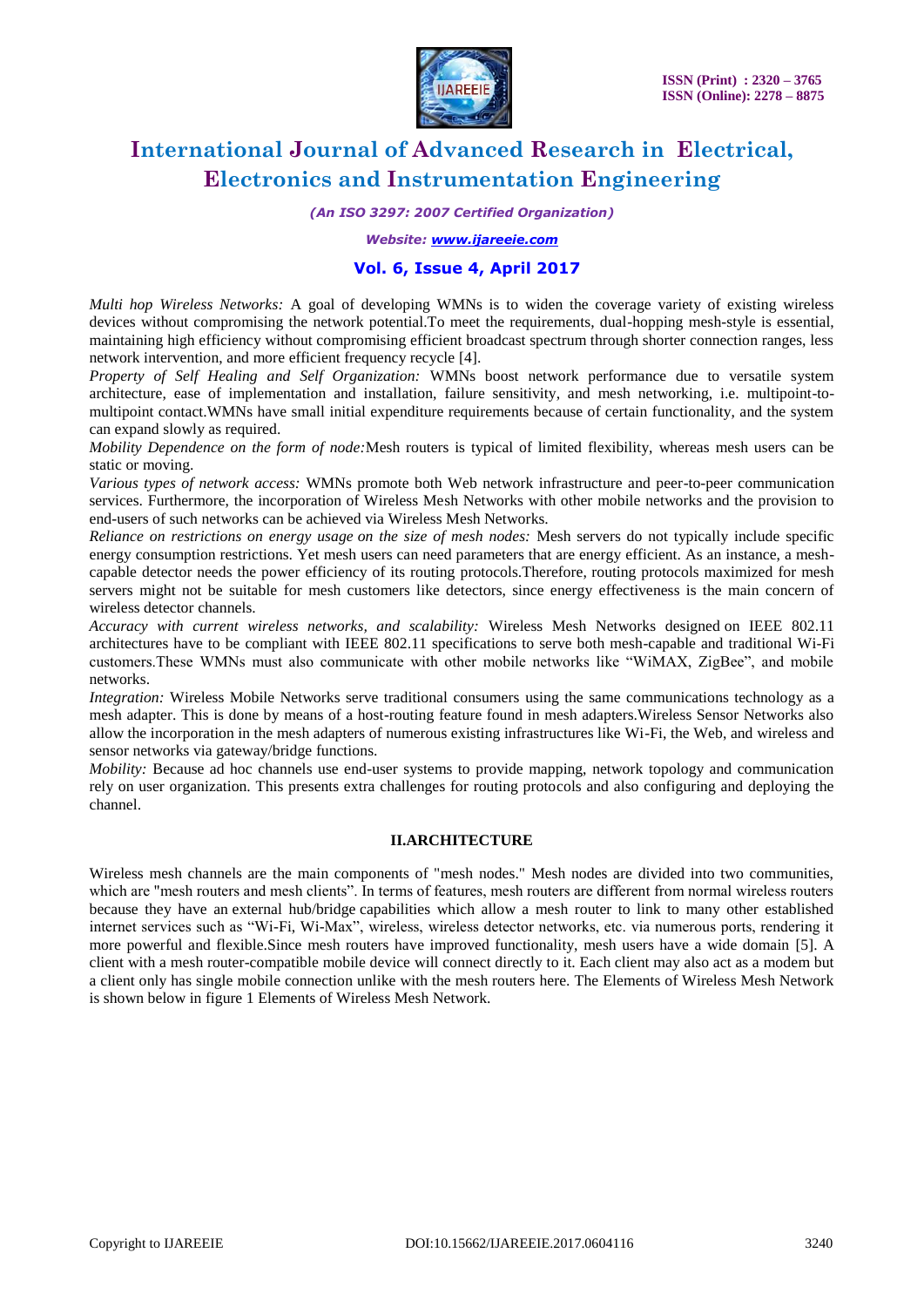

*(An ISO 3297: 2007 Certified Organization)*

*Website: [www.ijareeie.com](http://www.ijareeie.com/)*

### **Vol. 6, Issue 4, April 2017**



Fig. 1: Elements of Wireless Mesh Network

Mesh routers can be designed and look small, based on dedicated server computer systems (e.g. integrated devices). These can also be developed using computer systems of general use (e.g., tablet/computer).Mesh users also have the requisite mesh communication features, and can therefore also act as a router.In these nodes, though, gateway or bridge interfaces are not present.What's more, mesh clients generally only have a single cellular device.As a result, the framework for the equipment and the mesh client applications may be much easier than for mesh routers. The Architecture of Wireless Mesh Network is divided into three types:

*Infrastructure/Backbone WMNs:* This form of WMNs involves mesh routers that form a connecting network for users. In contrast to the most commonly utilized IEEE 802.11 techniques, the WMN infrastructure/backbone can be developed utilizing different types of wireless technologies [5].The mesh routers shape a network of auto-configuring, self-healing connections among each other. Mesh routers can be linked to the web using the gateway features.Such a method, also known as "infrastructure meshing", offers backbone for traditional customers and allows WMNs to be integrated with established wireless networks via "gateway/bridge" functionality in mesh routers.Such type of architecture is the most widely used. Public and community channels, for instance, may be developed using meshing technology. The mesh routers are installed in a community on the rooftop of buildings and act as routers for consumers within and along the streets.Usually, the devices use two kinds of antennas, i.e. for backbone interaction and customer interaction, in both. Interaction of the mesh backbone may be developed utilizing long-range techniques such as signal repeaters. The architecture of Infrastructure/Backbone Wireless Mesh Networks is shown below in fig. 2 Infrastructure/Backbone Wireless Mesh Networks.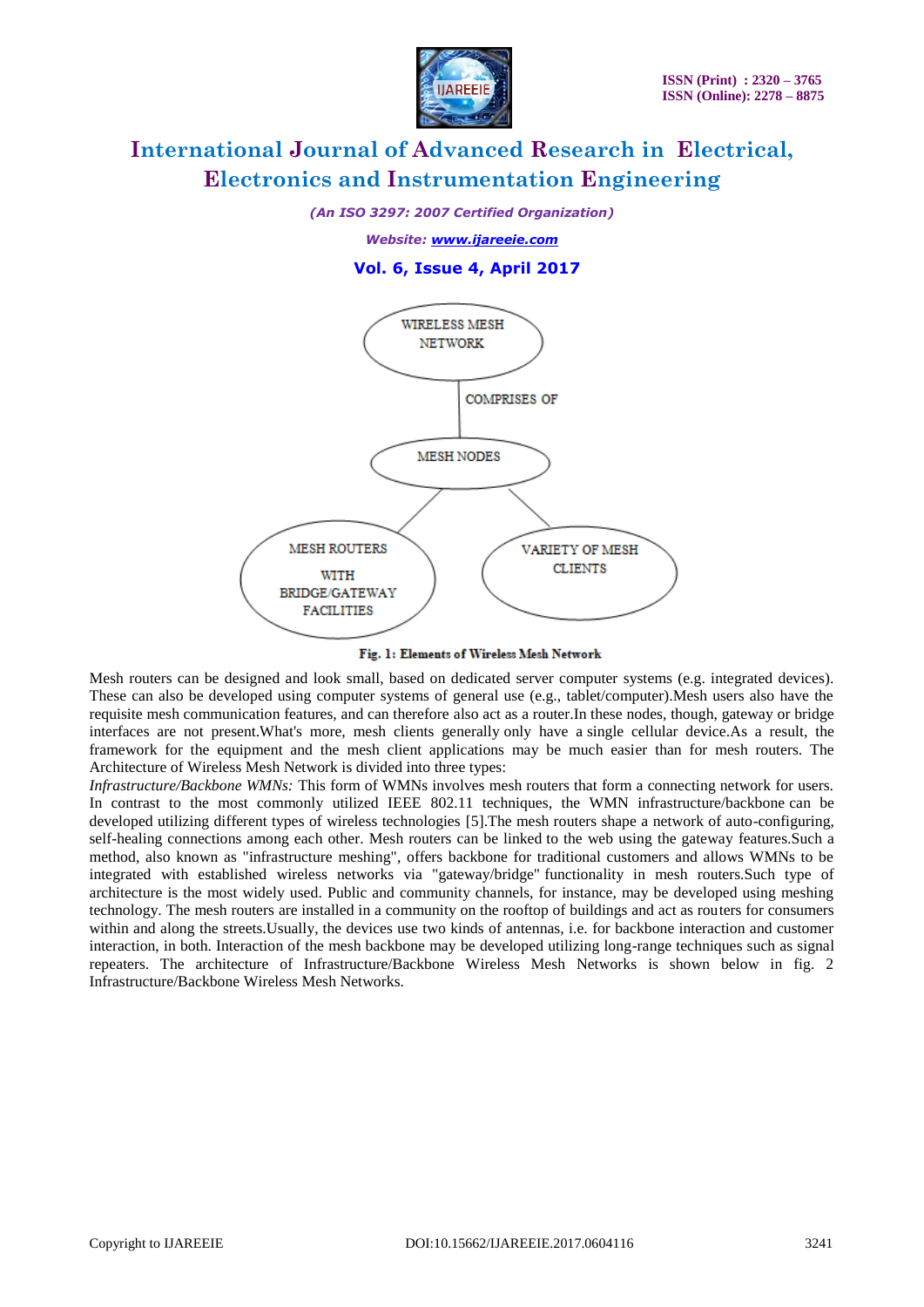

*(An ISO 3297: 2007 Certified Organization)*

*Website: [www.ijareeie.com](http://www.ijareeie.com/)*

### **Vol. 6, Issue 4, April 2017**



Fig. 2: Infrastructure/Backbone Wireless Mesh Networks

*Client Wireless Mesh Networks:* User meshing provides inter client computers with peer-to-peer networks. In this style of design, client nodes represent the real channel for performing features of filtering and installation as well as supplying end-user apps for clients. Therefore a mesh router is required. In Client Wireless Mesh Network, a message intended for a node in the system jumps to meet the target via several nodes.Client WMNs are commonly built on computers utilizing a single form of routers [6].In contrast, end-user system specifications are enhanced relative to network meshing, as end-users have to conduct additional functionality like routing and self-configuring in client WMNs.There is no framework of mesh routers in such a design, but only mesh clients.The mesh clients include the features of mesh routers, and an end to end-channel is built here.Packets move by jumping around nodes, via origin to target.Client WMNs as a separate unit don't have internet access because they are not linked to any backbone facilities, but they do have the potential to do so. The Architecture of Client Wireless Mesh Network is shown below in Fig. 3 Client Wireless Mesh Network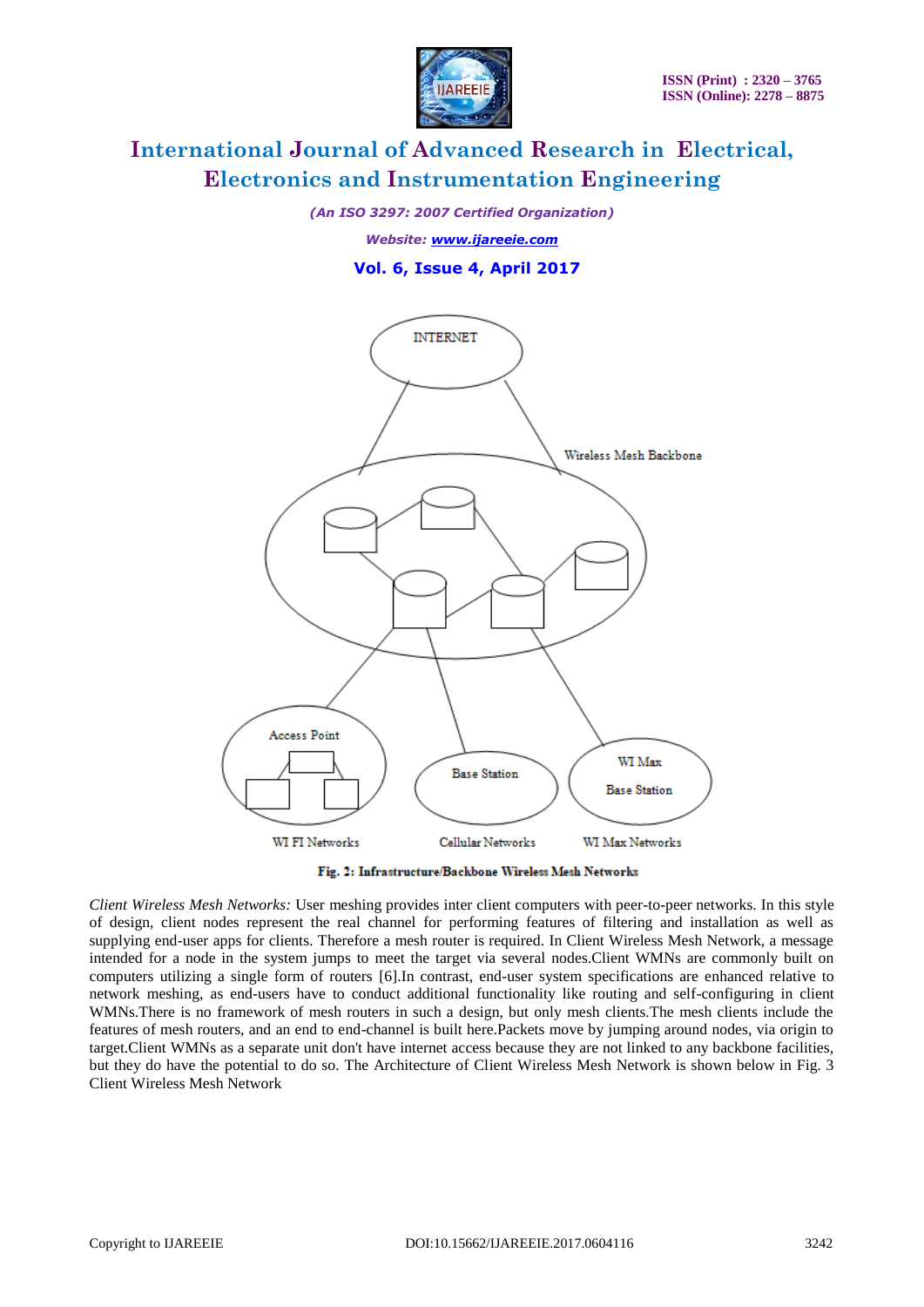

*(An ISO 3297: 2007 Certified Organization)*

*Website: [www.ijareeie.com](http://www.ijareeie.com/)*

 **Vol. 6, Issue 4, April 2017**



Fig. 3: Client Wireless Mesh Network

*Hybrid Wireless Mesh Network*- Such design is a blend of "infrastructure and consumer meshing." Mesh clients can reach the web via mesh routers, as well as meshing explicitly with other mesh clients.While the infrastructure offers access to other channels like the Web, Wi-Fi, WiMAX, mobile, and detector networks; customers ' networking mechanisms offer enhanced connectivity and distribution within the WMN.When a WMN customer becomes linked to an infrastructure mesh a hybrid wireless network is developed.

#### **III.CHALLENGES OF WIRELESS MESH NETWORK**

There are other technologies that can make a big difference for the efficiency of wireless mesh channels beyond the simple performance criteria [7]. The various challenges in wireless mesh network are:

*Directional Antennas-* Omni-directional antennas are affordable and involve fewer adjustment time; but, directional antennas enable WMNs to decrease intervention between concurrent transmitters in order to accomplish lengthy-range abilities and decrease the transmitting control.

*Mobility*- WMNs can't sustain more flexibility for customers. The physical layer must provide an intensity change and assimilate to the rapid waning circumstances usually associated with phone users.

*Variable Transmission Power-* For the connection optimization method, being able to adjust the power of the cellular transmitter can be viewed as an additional level of freedom. However, the "optimal" distribution energy can only be calculated using upper-layer data.

*Energy Management Policy-* Provision for energy management strategy is a crucial issue in the layout of WMNs. Devices are usually fed by chemical cells, which in the event of full operation severely limit the existence of the device nodes.In addition, the use of additional power resources like solar or wind is, in several instances, too expensive or not appropriate for the usage form.The number of hops among source and destination might be large in the case of a large scale mesh network.It will cause the energy requirements correlated with data transfer to increase, resulting in shorter lifespan of the network.Processes for the management of energy will address those concerns. The Energy management policy decrease node energy consumption by temporarily disconnecting various components from the hardware [7].

*Authentication*: Before enabling a client to enter the system, every client (static or mobile) must be verified. This can deter illegal clients or those who simply don't want to pay for content.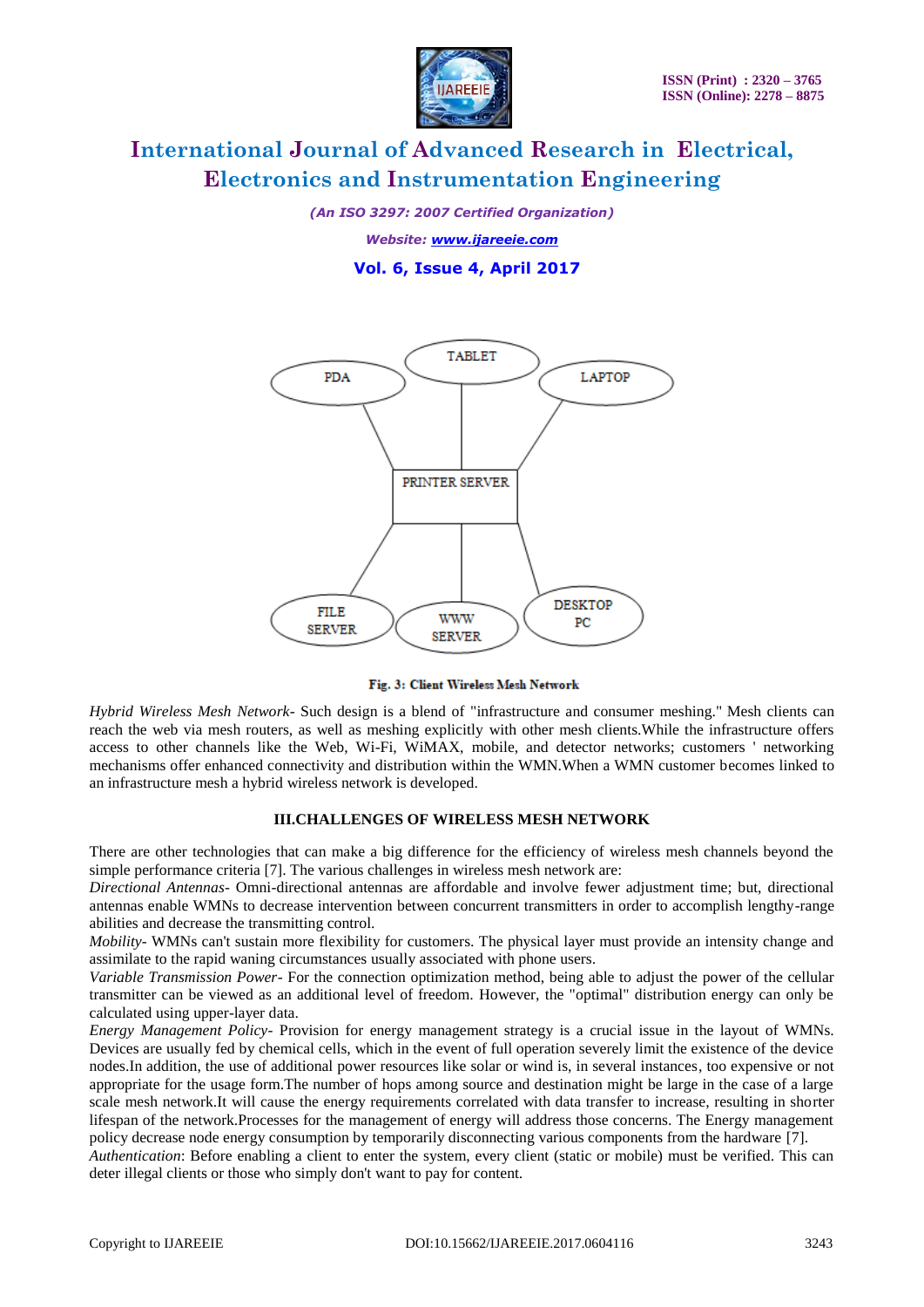

*(An ISO 3297: 2007 Certified Organization)*

*Website: [www.ijareeie.com](http://www.ijareeie.com/)*

### **Vol. 6, Issue 4, April 2017**

*Privacy:* Customer data in wireless mesh network passes across several wireless hops.The customers will be worried about the confidentiality of the data.User information should be shielded both from "eavesdropper sniffing" and from being interpreted at intermediary hops by certain network clients [8].

#### **IV.APPLICATIONS**

The design of WMNs is inspired by many technologies that clearly show a competitive market while, at the same time, these technologies cannot be explicitly served by certain wireless devices, like wired networks, ad hoc networks and wireless detectors. The various applications of Wireless Mesh Networks are:

*Broadband Home Networking*: A residence (even a tiny one) typically has several empty areas without network availability without the need for a site survey.In fact, interactions among endpoints will go the other way back to the access hub through two different entry levels.Clearly it is not an effective solution, particularly for wireless networks.Wireless mesh adapters with mesh networking built between them have to substitute the access points.Dead zones may be avoided by installing mesh routers, modifying mesh router positions or dynamically changing mesh router power requirements.Wireless mesh routers don't have any restrictions on energy consumption and flexibility in this implementation. Thus, procedures suggested for portable ad hoc networks and broadband sensor channels are too unwieldy for this implementation to accomplish adequate efficiency [9].

*Community Networking*: In a society, the prevalent access network design is based on internet-connected wire and the last hop is wifi by linking a wifi router to a wire or DSL router.WMNs can also support several apps like decentralized storage of files, distributed file sharing, and broadcasting of multimedia.

*Business Networking:* For all office buildings in a whole construction, it can also be a small network in a department or a medium-sized channel, or a large-scale channel among office buildings in multiple floors.Such networks, nevertheless, remain remote islands.Associations between them must be accomplished via wired Ethernet links, which is the main cause of the high price of corporate networks.Wireless Mesh Networks can easily develop as entrepreneurship grows.WMNs for business communication are more difficult than at home as they require more routers and therefore more complex routing protocols.The business networking service system can be extended too many other government and business network security situations like airlines, restaurants, malls, conference rooms, athletics departments.

*Metropolitan Area Networks:* WMN's have many benefits in the metro area. In WMNs the transfer rate of a device in the physical layer is so much greater than in any wireless network. Wireless MAN encompasses a possibly significantly larger region than house, business, house, or neighbourhood networks.Therefore the necessity of wireless internet MAN web optimization is much larger than other apps.

*Security Systems:* Since protection is a very high priority, security monitoring systems become a requirement for office structures, shopping malls, supermarkets, and so on.To install these systems where appropriate at places, WMNs are a far more feasible solution to link all equipment than cellular networks. Because still pictures and videos are the primary content streaming through the server, this application needs much higher network capacity than most other programs [10].

### **V.CONCLUSION**

A wireless mesh network is an innovation with promising prospects and a pretty wide range. A wireless mesh network not only facilitates private client nodes manually configuring to mesh routers through wireless network connectors, but it also has the capability to handle all established technology.A Wireless Mesh Network is automatically autoorganized and auto designed, with immediately developing and maintaining mesh communication between the nodes in the system.For many purposes, Wireless Mesh Network is a successful wireless technology, e.g. wireless home connectivity, public, and neighbourhood networking, professional networking, structured cabling, respectively.Wireless Mesh Networks are expected to address the shortcomings and improve the efficiency of ad hoc networking, cellular local area networking, cellular private area networking, and cellular metro area channels dramatically.Gradual progress is being made and several launches are being driven. There are several technical problems despite recent developments in wireless mesh networking. Various architectures, challenges and applications of wireless mesh networks are described.